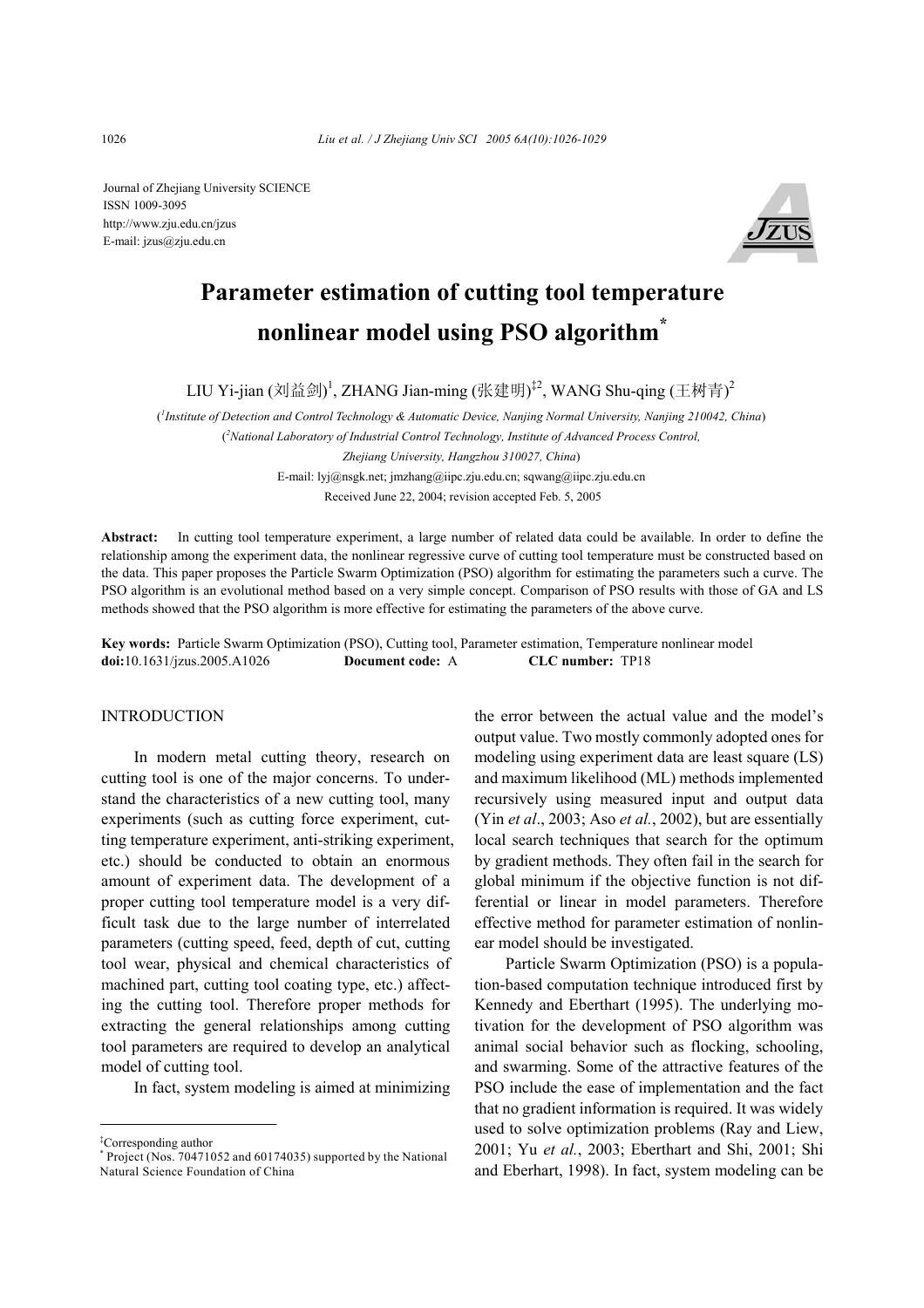converted to an optimization problem (Guo *et al*., 1998). In this work, the cutting temperature experiment of P05 horny alloy steel tool with 38CrNi3Mo is first investigated. Then PSO algorithm is used to estimate the parameters of temperature nonlinear model of P05 based on the experiment data. The results and conclusions are given at the end.

### P05 CUTTING TEMPERATURE EMPIRICAL MODEL

One of the most commonly used cutting temperature empirical models for P05 is given as follows (Zhou *et al.*, 1998):

$$
T_{\rm r} = k a_{\rm p}^{\ \ x} f^{\gamma} v^z \tag{1}
$$

where  $T_r$  is the output of temperature model,  $k$  is a coefficient depending on the machined material, *a*p is the depth of cut (mm), *f* is the cutting feed rate (mm/rev),  $\nu$  is the cutting speed (m/min).  $x$ ,  $\nu$ ,  $z$  are coefficients depending on the cutting machining type and cutting tool material.

This work aims at estimating the coefficients *k*, *x*, *y*, *z* using the PSO algorithm based on experiment related data. The goal of model parameter estimation is to minimize the error between model simulation output temperature  $T_r$  and actual temperature  $T$ . The optimal goal objective function *f*<sub>itness</sub> can be written as follows

$$
f_{\text{timess}} = \sum_{i=1}^{n} [T(i) - T_{\text{r}}(i)]^2
$$
 (2)

where  $n>0$  is the number of experiment data.

#### DESCRIPTION OF THE METAL CUTTING **SYSTEM**

In order to develop the cutting tool temperature model, experiment results were used. The experiment metal cutting system is illustrated in Fig.1, where the cutting tool is P05 horny alloy steel, the metal of workpiece is 38CrNi3Mo. The available experiment related data are listed in Table 1.



**Fig.1 Metal cutting system** 

**Table 1 Experiment data on P05** 

| No.            | $\alpha_{\rm p}$ (mm) | $f$ (mm/rev) | $\nu$ (m/min) | $T(i)$ (°C) |
|----------------|-----------------------|--------------|---------------|-------------|
| 1              | 1.00                  | 0.1          | 0.0600        | 740.24      |
| $\overline{c}$ | 1.41                  | 0.2          | 0.0600        | 793.80      |
| 3              | 2.00                  | 0.4          | 0.0600        | 854.80      |
| $\overline{4}$ | 1.41                  | 0.1          | 0.0948        | 819.42      |
| 5              | 2.00                  | 0.2          | 0.0948        | 870.00      |
| 6              | 1.00                  | 0.4          | 0.0948        | 904.80      |
| 7              | 2.00                  | 0.1          | 0.1500        | 879.60      |
| 8              | 1.00                  | 0.2          | 0.1500        | 911.10      |
| 9              | 1.41                  | 0.4          | 0.1500        | 974.10      |

DESCRIPTION OF THE PARTICLE SWARM OPTIMIZATION

#### **Introduction to the particle swarm optimization algorithm**

PSO is similar to evolutionary computation techniques in that a population of potential solutions to the optimal problem under consideration is used to probe the search space. Each potential solution is also assigned a randomized velocity, and the potential solutions, called particles, correspond to individuals. Each particle in PSO flies in the *D*-dimensional problem space with a velocity dynamically adjusted according to the flying experiences of its individuals and their colleagues. The location of the *i*th particle is represented as  $X_i = [x_{i1}, x_{i2}, ..., x_{iD}]$ , where  $x_{id} \in [l_d, u_d]$ ,  $d \in [1, D]$ ,  $l_d$ ,  $u_d$  are the lower and upper bounds for the *d*th dimension, respectively. The best previous position (which gives the best fitness value) of the *i*th particle is recorded and represented as  $P_i = [p_i, p_i, \ldots, p_i]$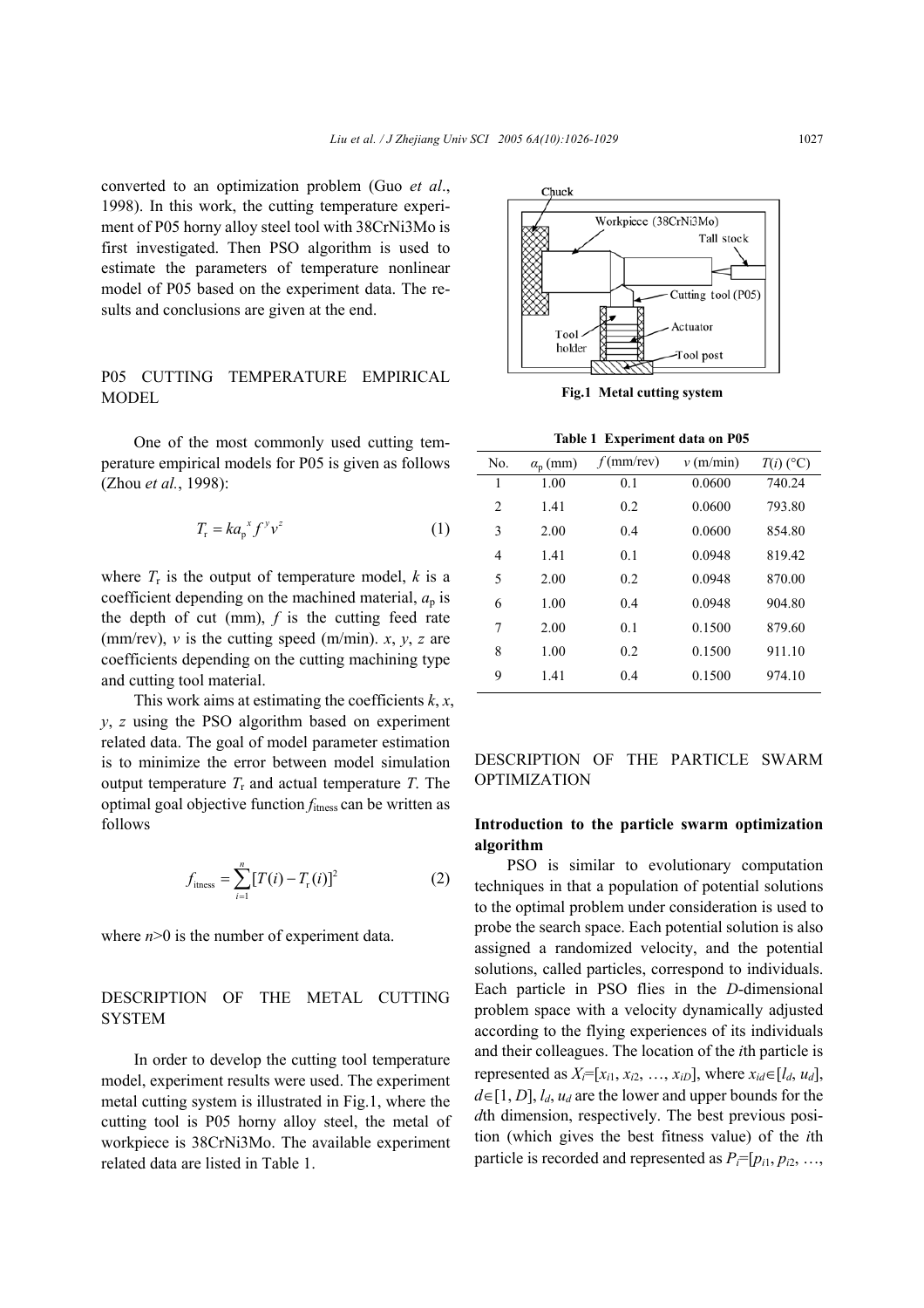$p_{iD}$ ], which is also called  $P_{\text{best}}$ . The index of the best particle among all the particles in the population is represented by the symbol *g*. The location  $P_g$  is denoted as *g*best. The velocity of the *i*th particle is represented as  $V_i=[v_{i1}, v_{i2}, ..., v_{iD}]$ , and is clamped to a maximum velocity  $V_{\text{max}}=[v_{\text{max1}}, v_{\text{max2}}, ..., v_{\text{maxD}}]$ , which is specified by the user. The particle swarm optimization concept consists of, at each time step, regulating the velocity and location of each particle toward its  $P_{\text{best}}$  and  $g_{\text{best}}$  locations according to the Eqs.(3a) and (3b), respectively:

$$
v_{id}^{n+1} = w v_{id}^{n} + c_1 r_1^{n} (p_{id}^{n} - x_{id}^{n}) + c_2 r_2^{n} (p_{gd}^{n} - x_{id}^{n})
$$
 (3a)

$$
x_{id}^{n+1} = x_{id}^n + v_{id}^{n+1}
$$
 (3b)

where  $w$  is inertia weigh;  $c_1$ ,  $c_2$  are two positive constants, called cognitive and social parameter respectively; *d*=1, 2, …, *D*; *i*=1, 2, …, *m*, and *m* is the size of the swarm;  $r_1$ ,  $r_2$  are random numbers, uniformly distributed in  $[0,1]$ ; and  $n=1, 2, \ldots, N$ , denotes the iteration number, *N* is the maximum allowable iteration number.

### ALGORITHM FOR PARAMETERS ESTI-MATION WITH PSO

The process for implementing PSO for model parameter estimation is as follows:

Step 1: Initialize related parameters, including the size of swarm *m*, the inertia weight *w*, the acceleration constants  $c_1$  and  $c_2$ , the maximum velocity  $V_{\text{max}}$ , the stop criterion and the initial position and velocity of each particle.

Step 2: Evaluate the desired fitness function values for current each particle.

Step 3: Compare the evaluated fitness value of each particle with its  $P_{\text{best}}$ . If current value is better than  $P_{\text{best}}$ , then set the current location as the  $P_{\text{best}}$ location. Furthermore, if current value is better than *g*best, then reset *g*best to the current index in the particle array.

Step 4: Change the velocity and location of the particle according to Eqs.(3a) and (3b), respectively.

Step 5: Loop to Step 2 until a stop criterion is met. The criterion usually is a sufficiently good fitness value or a predefined maximum number of generations *G*max.

## CASE STUDY: PSO ALGORITHM FOR PARA-MERS ESTIMATION OF P05 TEMPERATURE NONLINEAR MODEL

Based on the experiment data shown in Table 1, the PSO algorithm is used to estimate the parameters  $k, x, y, z$  in Eq.(1). The parameters of PSO algorithm are selected as: *w=*1.2~0.1, which means that *w* starts from 1.2 and gradually decreases to 0.1;  $m=20$ ,  $c_1=0.5$ ,  $c_2$ =0.5. The number of estimated parameters equals 4, therefore *D* is selected as 4.

The estimated parameters are obtained: *k*=470.3, *x*=0.0324, *y*=0.0828, *z*=0.159. Therefore the cutting temperature nonlinear model of P05 can be written as:

$$
T_{\rm r} = 470.3a_{\rm p}^{0.0324} f^{0.0828} v^{0.159} \tag{4}
$$

The residual standard deviation defined as in Eq.(5) is an index of modeling performance

$$
S = \sqrt{\sum_{i=1}^{n} [T_r(i) - T(i)]^2 / (n-2)}
$$
(5)

where  $n$  is the number of sample data. In the PSO-based estimation algorithm, the residual standard deviation *S* equals 5.129. The corresponding regressive curve of the temperature nonlinear model is illustrated in Fig.2. The surface of the identified temperature nonlinear model based on the PSO algorithm is illustrated in Fig.3 with the cutting speed *v* being constant.



**Fig.2 Regressive curve of the temperature nonlinear model**